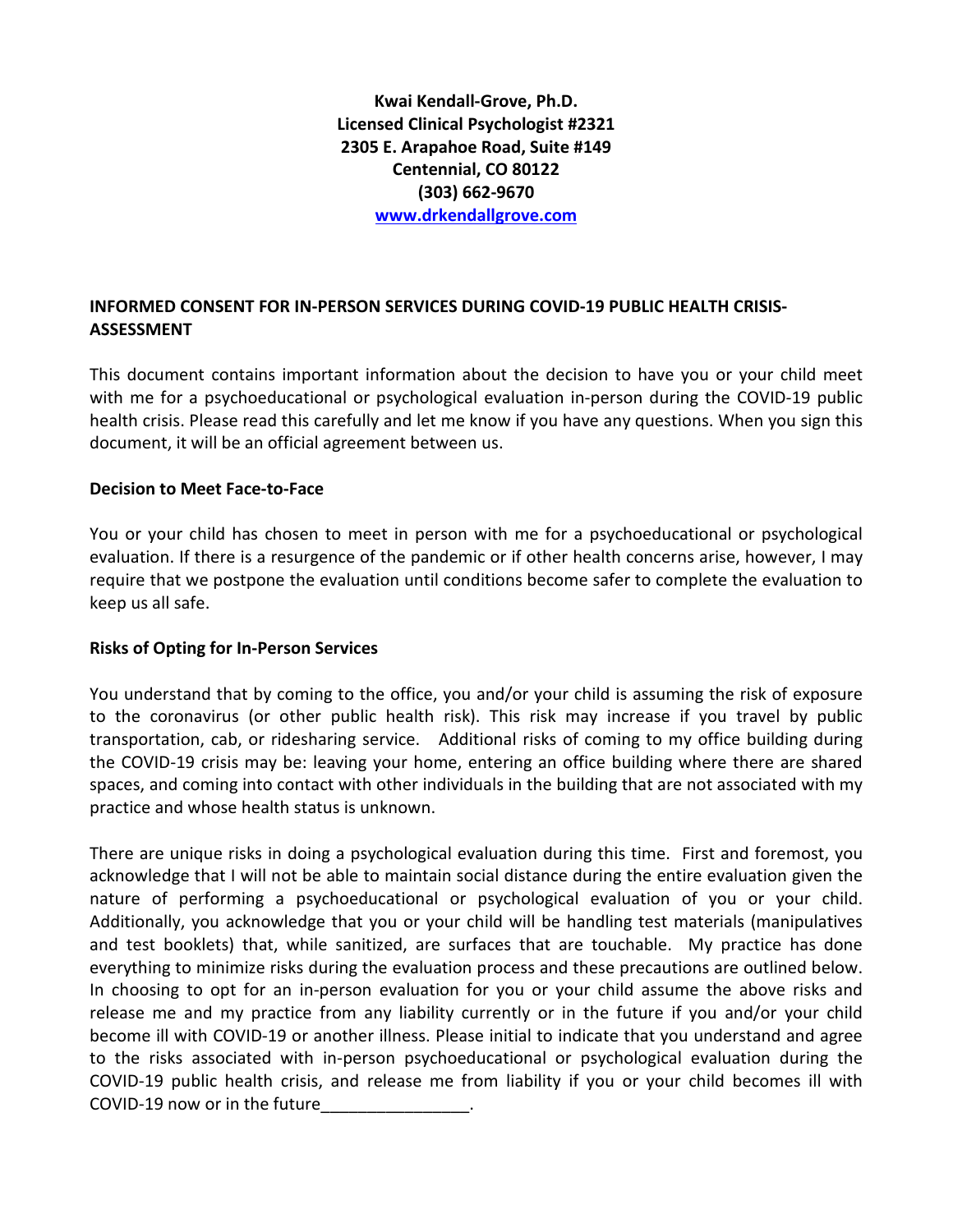### **Your Responsibility to Minimize Your Exposure**

\_\_\_\_\_\_\_\_\_\_\_\_\_\_\_\_\_\_

\_\_\_\_\_\_\_\_\_\_\_\_\_\_\_\_\_

\_\_\_\_\_\_\_\_\_\_\_\_

To obtain services in person, you agree to take certain precautions that will help keep everyone (you, me, and our families, and my other patients) safe from exposure, sickness and possible death. If you do not adhere to these safeguards, it may result in postponing the evaluation until it is safe to do so. Initial each to indicate that you understand and agree to these actions:

- You will only keep your in-person appointment if you are symptom free.
- You will wear a mask in all areas of the office (I will too). You will wear a mask upon entering my waiting room. If you do not own a mask or forget your mask, please let me know at your earliest convenience before the appointment by texting me at (303) 525-9238, and I will leave out a disposable mask for you in the hallway in a bag before the appointment starts. You agree to put on the mask I provide for you before you enter my waiting room.
- You will keep a distance of 6 feet when possible during the evaluation and there will be no physical contact (e.g. no shaking hands) with me before, during, and after our appointment.
- You will do your best to avoid touching surfaces in my waiting room and therapy office other than the seating area and testing materials.
- You will try not to touch your face or eyes with your hands. If you do, you will use the hand sanitizer I provide in my office.
- If you are bringing your child in for an appointment with me, you will make sure that your child follows all of these sanitation and social distancing protocols.
- You will take steps between appointments to minimize your exposure to COVID-19.
- If you or a family member has a job that exposes you to other people who are infected with COVID-19, you will immediately let me know.
- If your commute or other responsibilities or activities put you in close contact with others (beyond your family) with COVID-19, you will let me know.
- If a resident of your home tests positive for COVID-19, you will immediately let me know and we will then postpone the evaluation until it is safe to restart.

# **My Commitment to Minimize Exposure**

My practice has taken steps to reduce the risk of spreading the COVID-19 within the office and I will post these efforts in my office. Please let me know if you have questions about the efforts listed below.

# **Office Safety Precautions in Effect During the Pandemic**

My office is taking the following precautions to protect our patients and help slow the spread of COVID-19.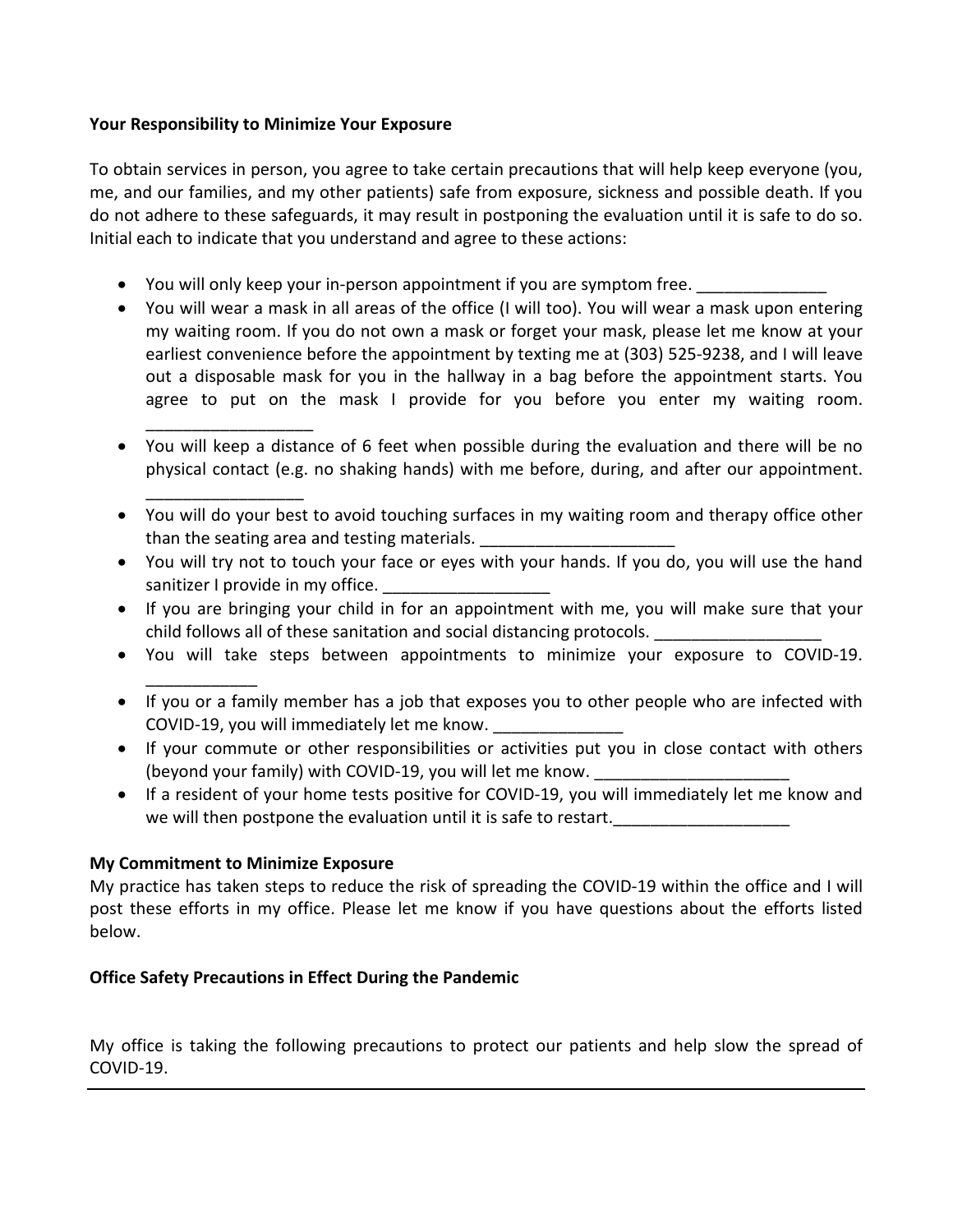- Office seating in the waiting room and in the therapy rooms has been rearranged to ensure appropriate physical distancing. I will advise you of where to sit once you enter the therapy office in order to maintain good social distance (6 feet or more). Additionally, furniture has been removed from my office to minimize the number of hard/touchable surfaces, reducing the risk of COVID-19 on surfaces in my office.
- I will wear a mask during your therapy session or initial consultation.
- I will sanitize all testing materials before the evaluation, including the testing table.
- I will maintain safe distancing as much as is possible during the evaluation.
- Hand sanitizer that contains at least 60% alcohol is available in the waiting room and the therapy office for your and my use.
- Patients will have a separate bottle of hand sanitizer than the one I will be using in order to minimize contact.
- Your appointment will end promptly at the time it is scheduled to end, so I have time to sanitize hard surfaces (tables, doorknobs, etc.) in between patients.
- My office will be sanitized using a bleach solution in between patients and at the end of the day. Hard surfaces (tables, doorknobs, area around the door, light switches, etc.) will be the focus of these cleanings, as well as other touchable areas in my office. Janitorial staff for my building will vacuum my office on a regular basis.
- I request that all patients pay by credit card to minimize contact involved with paying via cash or check. My payment information form (on my website) can be filled out, and emailed to me before the appointment. Please let me know if this will not work for you and your family.
- Physical contact during, before and after the session is not permitted.
- Tissues and trash bins are easily accessed. Trash is disposed of from my office on a nightly basis.

# **If You or I Are Sick**

You understand that I am committed to keeping you, me, and all of our families safe from the spread of this virus. If you believe you have been exposed, please let me know as soon as possible and we will reschedule the evaluation.

If I test positive for the coronavirus, I will notify you so that you can take appropriate precautions.

# **Your Confidentiality in the Case of Infection**

If you have tested positive for the coronavirus, I may be required to notify local health authorities that you have been in the office. If I have to report this, I will only provide the minimum information necessary for their data collection and will not go into any details about the reason(s) for our visits. By signing this form, you are agreeing that I may do so without an additional signed release.

# **Informed Consent**

Your signature below shows that you agree to these terms and conditions.

\_\_\_\_\_\_\_\_\_\_\_\_\_\_\_\_\_\_\_\_\_\_\_\_\_ \_\_\_\_\_\_\_\_\_\_\_\_\_\_\_\_\_\_\_\_\_\_\_\_\_

Patient/Client Date